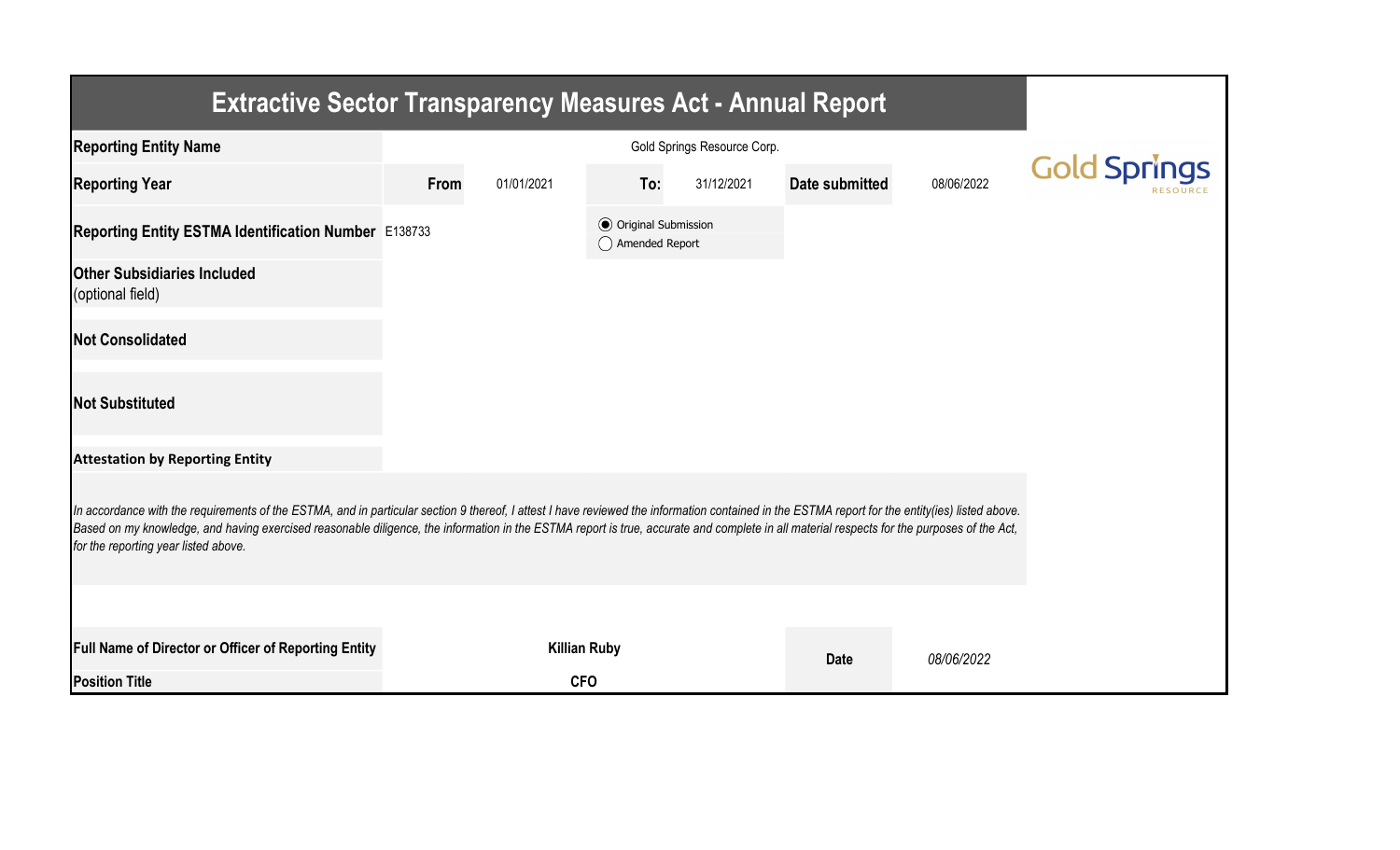| <b>Extractive Sector Transparency Measures Act - Annual Report</b> |                             |                                                                                 |              |                  |           |                                                |                |                  |                                               |                               |                     |  |
|--------------------------------------------------------------------|-----------------------------|---------------------------------------------------------------------------------|--------------|------------------|-----------|------------------------------------------------|----------------|------------------|-----------------------------------------------|-------------------------------|---------------------|--|
| <b>Reporting Year</b>                                              | From:                       | 01/01/2021                                                                      | To:          | 31/12/2021       |           |                                                |                |                  |                                               |                               |                     |  |
| <b>Reporting Entity Name</b>                                       | Gold Springs Resource Corp. |                                                                                 |              |                  |           | <b>Currency of</b><br><b>USD</b><br>the Report |                |                  |                                               |                               |                     |  |
| <b>Reporting Entity ESTMA</b><br><b>Identification Number</b>      | E138733                     |                                                                                 |              |                  |           |                                                |                |                  |                                               |                               |                     |  |
| <b>Subsidiary Reporting Entities (if</b><br>necessary)             |                             |                                                                                 |              |                  |           |                                                |                |                  |                                               |                               |                     |  |
| <b>Payments by Payee</b>                                           |                             |                                                                                 |              |                  |           |                                                |                |                  |                                               |                               |                     |  |
| <b>Country</b>                                                     | Payee Name <sup>1</sup>     | Departments, Agency, etc<br>within Payee that Received<br>Payments <sup>2</sup> | <b>Taxes</b> | <b>Royalties</b> | Fees      | <b>Production</b><br><b>Entitlements</b>       | <b>Bonuses</b> | <b>Dividends</b> | Infrastructure<br><b>Improvement Payments</b> | Total Amount paid<br>to Payee | Notes <sup>34</sup> |  |
| United States of America                                           | State of Utah               |                                                                                 |              |                  | \$48,100  |                                                |                |                  |                                               | 48,100                        |                     |  |
| United States of America                                           | State of Nevada             |                                                                                 |              |                  | \$122,000 |                                                |                |                  |                                               | 122,000                       |                     |  |
|                                                                    |                             |                                                                                 |              |                  |           |                                                |                |                  |                                               |                               |                     |  |